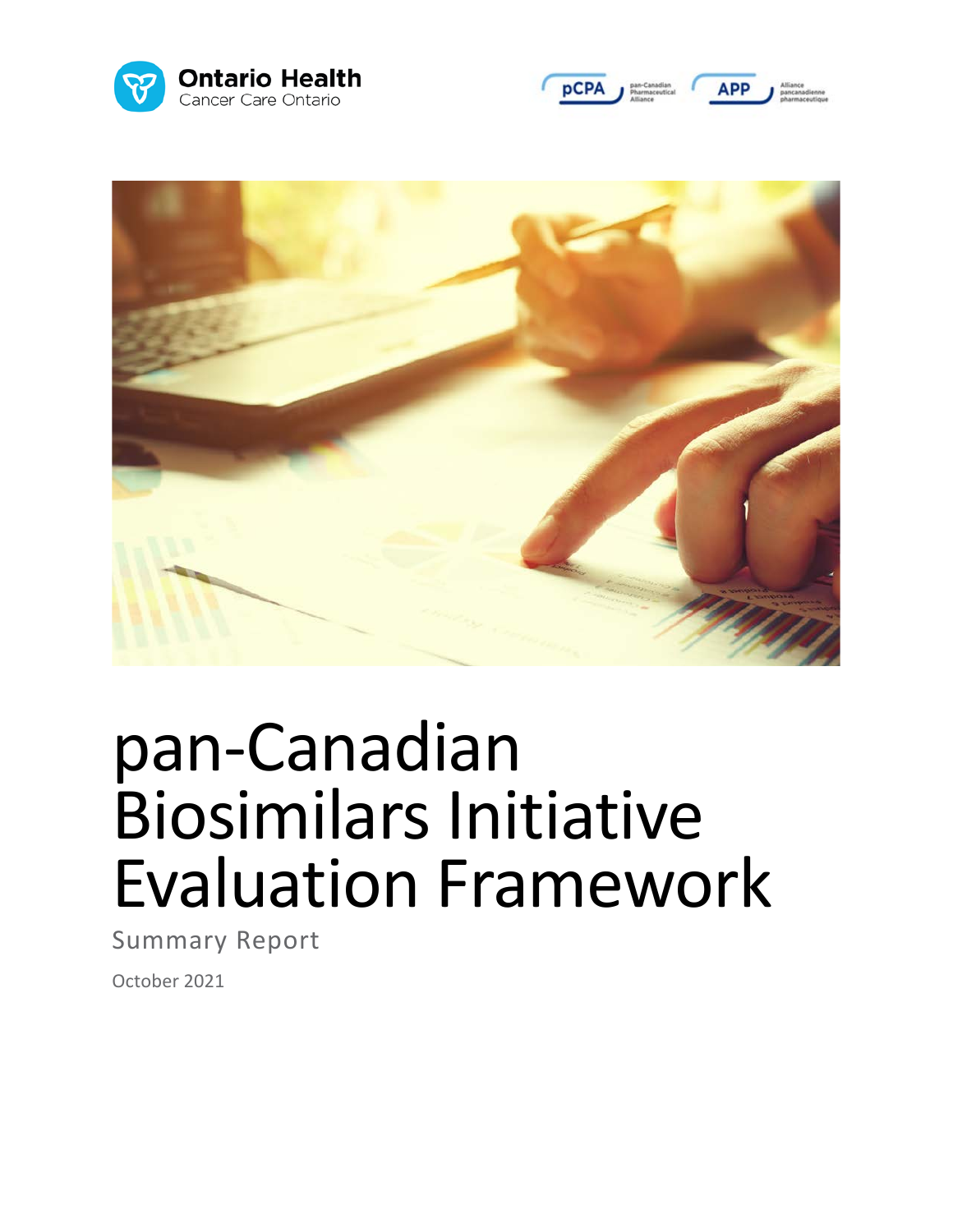## **Acknowledgements**

The pan-Canadian Pharmaceutical Alliance and Ontario Health (Cancer Care Ontario) thank the following individuals for their participation on the pan-Canadian Evaluation Working Group.

#### I Fan Kuo, BSc (Pharm), ACPR, PharmD, MSc

Director, Optimal Use and Evaluation Clinical Services and Evaluation Branch Pharmaceutical, Laboratory & Blood Services | BC Ministry of Health

#### Lynne Nakashima, BSc (Pharm), PharmD, FCAPhO

BC Cancer Senior Director, Provincial Pharmacy BC Cancer Pharmacy Residency Program Director

#### Winson Cheung, MD, MPH

Professor of Medicine, University of Calgary Director, Health Services Research, Cancer Care Alberta

#### Micheal Guirguis BSc (Pharm), PhD

Drug Stewardship Pharmacist Alberta Health Services

#### Rachel Cheruvallath, BSP

Director, Pharmaceutical Policy and Appropriateness Drug Plan and Extended Benefits Branch Government of Saskatchewan

#### Alex Martinson, BSP, ACPR

Provincial Manager, Oncology Drug Programs Saskatchewan Cancer Agency

#### David Tran, PhD(c) Health Economics Consultant Saskatchewan Cancer Agency

#### Erika Bell, BSc

Senior Policy Analyst Non-Insured Benefits Branch, Insurance Division Manitoba Health, Seniors and Active Living

#### Marc Geirnaert, BSc (Pharm)

Director, Provincial Oncology Drug Program Cancer Care Manitoba

#### Mary Elias, MSc

Lead, Performance Management Negotiations and Contracts Management Unit Drugs and Devices Division Ministry of Health, ON

#### Sylvie Bouchard, B. Pharm., D.P.H., MSc, MBA

Director, Drug and Technology Assessment for Reimbursement INESSS

#### Mélanie Caron, PharmD, ICD.D

Special Advisor Ministry of Health and Social Services Quebec

#### Judith Fisher, BSc (Pharm), PhD

Manager, Drug Technology Assessment Pharmaceutical Services & Extended Health Benefits Department of Health & Wellness, NS

#### Lindsay Mell, BSc (Chem), BSc (Pharm), MBA

Manager, Pharmacare Business Solutions Pharmaceutical Services and Extended Health **Benefits** Department of Health & Wellness, NS

#### Tina Leclerc, BSc (Pharm), PharmD

Director, Formulary Management Pharmaceutical Services Department of Health, NB

#### Beth Bradley, BSc (Pharm), ACPR

Oncology Clinical Pharmacist, Pharmacy Services Health PEI

**APP** 



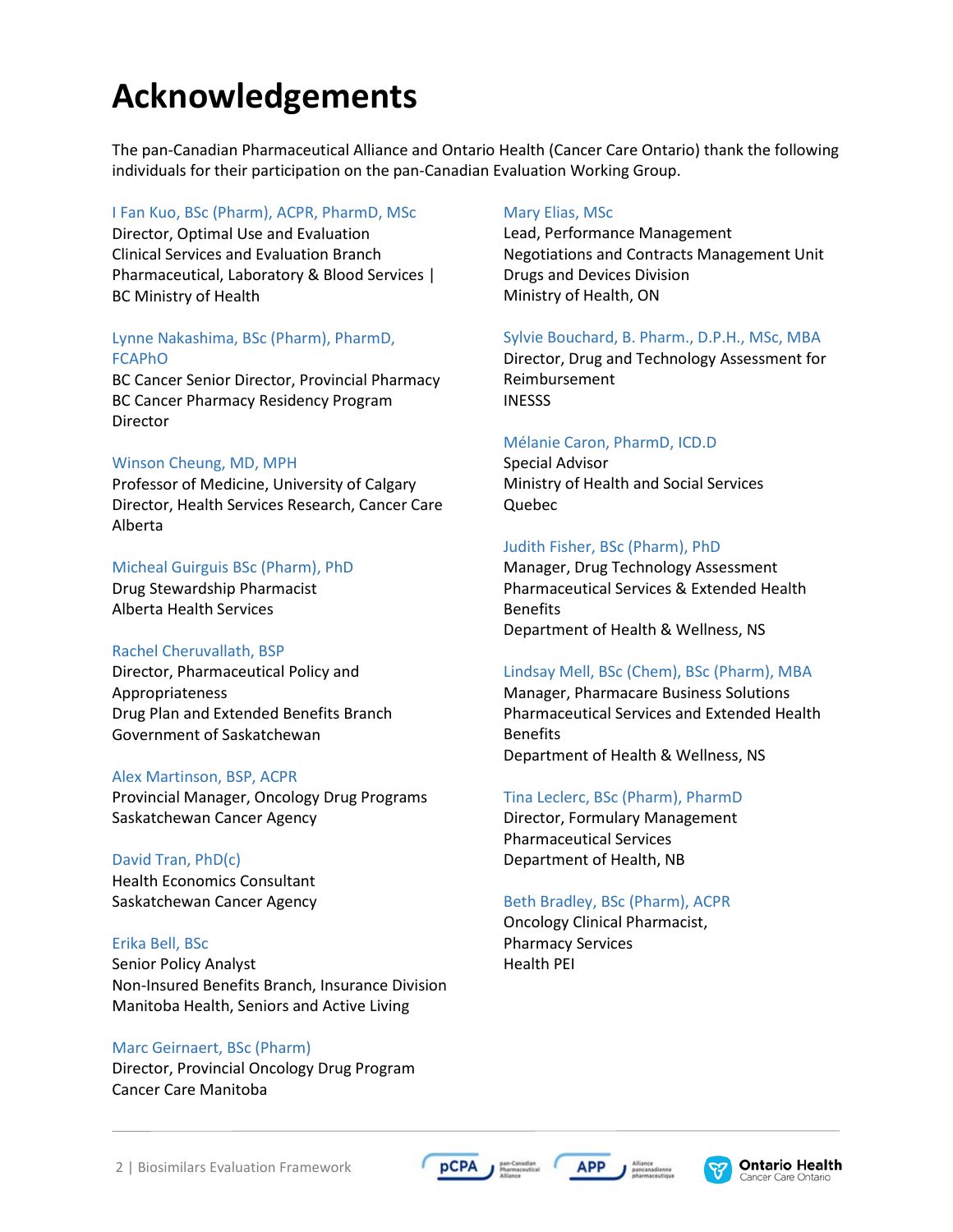#### Frank Walsh BSc, BSc (Pharm), BCOP

Clinical Pharmacist Project Lead – Oncology Biosimilar Implementation Dr. H. Bliss Murphy Cancer Centre, St. John's, NL

#### Jacqueline Brockervillle BN RN CMSN(C)

Division Manager Medicine program Regional Medicine Program Eastern Health, NL

#### Gunita Mitera, BSc, MRT(T), MBA, PhD(c)

Executive Director Canadian Association of Provincial Cancer Agencies

#### N'Kem Odita

Policy Analyst Office of Pharmaceutical Management Strategies Strategic Policy Health Canada, Government of Canada

#### Barry Jones

Senior Policy Advisor Strategic Policy Health Canada, Government of Canada

#### **Core Project Team**

#### Andrea Adamic, BA

Specialist Provincial Drug Reimbursement Programs Ontario Health (Cancer Care Ontario)

#### Micheal Guirguis BSc (Pharm), PhD

Drug Stewardship Pharmacist Alberta Health Services

#### Paul Lokko, MBA

Project Manager Provincial Drug Reimbursement Programs Ontario Health (Cancer Care Ontario)

#### Mirhad Loncar, MSc

Formulary Management Officer pCPA Office

#### Betty Jo McCabe, MEd

Senior Analyst, Qualitative Quality Measurement and Evaluation Ontario Health (Cancer Care Ontario)

#### Lisa Milgram, MBA

Manager Provincial Drug Reimbursement Programs Ontario Health (Cancer Care Ontario)

#### Sarah Wheeler, PhD

Evaluation Practice Lead Quality Measurement and Evaluation Ontario Health (Cancer Care Ontario)

This report has been prepared by Ontario Health (Cancer Care Ontario) in engagement with the pan-Canadian Pharmaceutical Alliance. For questions pertaining to the content of this report, contact: [OH-CCO\\_InfoPDRP@ontariohealth.ca.](mailto:OH-CCO_InfoPDRP@ontariohealth.ca)





**APP**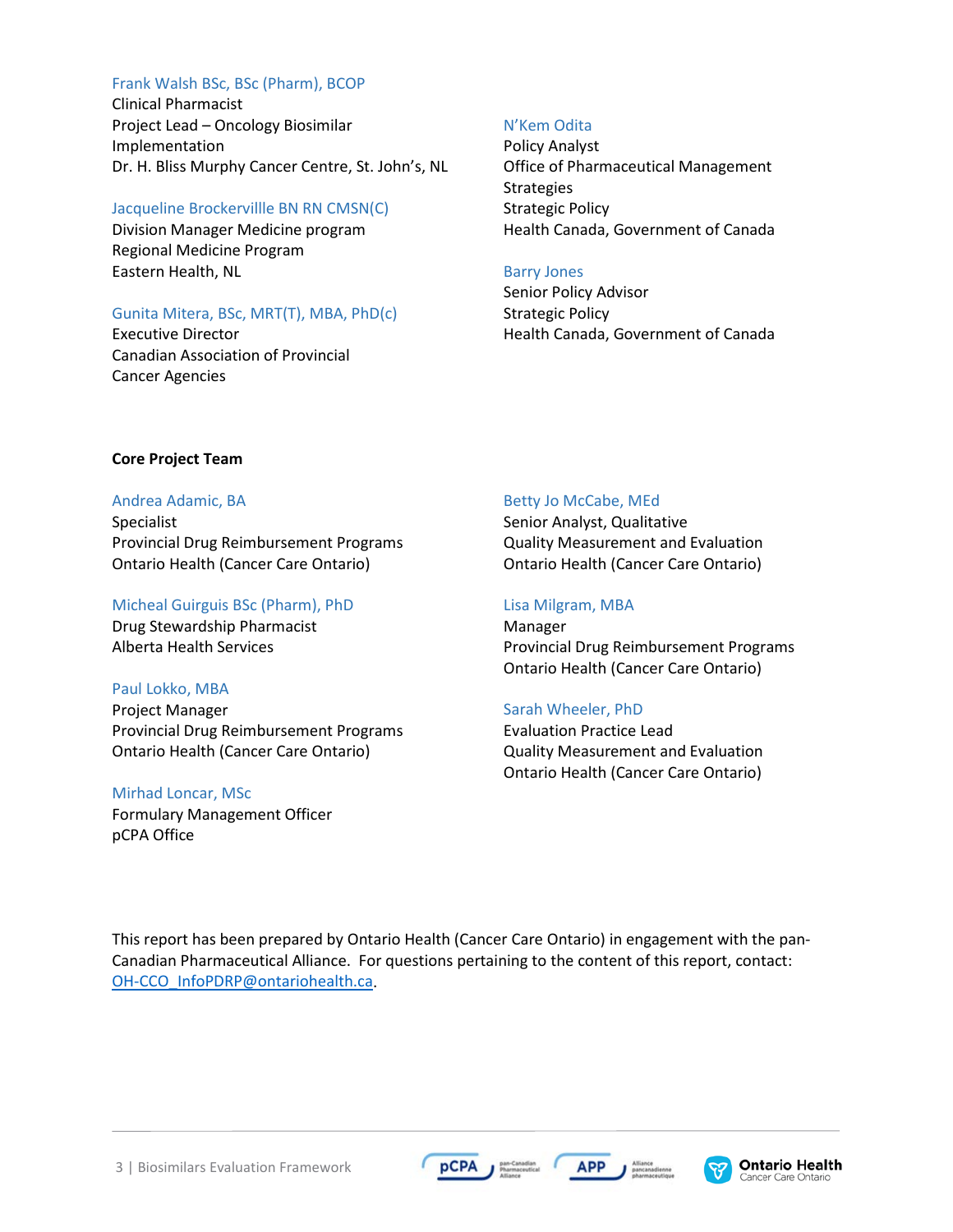## **Executive Summary**

Biologic drugs are expensive and are a growing segment of the Canadian pharmaceutical market. In 2018, Canadian sales of biologics were \$7.7 billion, representing 30.1% of the country's total pharmaceutical sales<sup>[1](#page-8-0)</sup>. Biosimilar drugs are highly similar copies of existing (or reference) biologic drugs that may enter the market after patents on the reference biologic drug expire. There are no clinically meaningful differences between biosimilars and reference biologics. Biosimilars are less costly than brand originators and represent an important way for public payers to derive savings and invest in new therapies.

The pan-Canadian Pharmaceutical Alliance (pCPA) developed guiding principles for biosimilars and related reference biologics with the intent to guide policy, reimbursement practices and negotiations. pCPA jurisdictions have implemented approaches to support the uptake and appropriate use of biosimilars and reference biologics, thereby enhancing patient access to clinically relevant and costeffective treatment options. In 2020, the pCPA engaged with Ontario Health (Cancer Care Ontario) to develop an evaluation framework and measurement plan that would equip the health care system to examine the impact of the approaches on drug utilization and uptake, cost savings, patient experiences and outcomes, as well as to assess education and resource needs, across both the oncology and nononcology settings.

A pan-Canadian Evaluation Working Group (EWG) was established to identify priorities for evaluation and to provide input on how these data could be collected.

The evaluation focused on the following biosimilar implementation activities:

- Stakeholder engagement
- Development of jurisdictional funding policies and implementation strategies
- Local implementation of biosimilars, and
- Development and dissemination of educational products

The RE-AIM framework<sup>[2](#page-3-0)</sup> was used to identify evaluation questions and indicators. It supports a comprehensive evaluation of a program by looking at the Reach, Effectiveness, Adoption, Implementation, and Maintenance of interventions. The RE-AIM framework was applied to the activities listed above. Feedback on the importance of the evaluation questions and indicators was sought from patients, clinicians, drug manufacturers, patient support program providers, policymakers, and both public and private payers.





 <sup>1</sup> Patented Medicine Prices Review Board. (2020). *Biologics in Canada. Part 1: Market Trends, 2018.* [https://www.canada.ca/content/dam/pmprb-cepmb/documents/reports-and-studies/chartbooks/biologics-part1](https://www.canada.ca/content/dam/pmprb-cepmb/documents/reports-and-studies/chartbooks/biologics-part1-market-trends.pdf) [market-trends.pdf](https://www.canada.ca/content/dam/pmprb-cepmb/documents/reports-and-studies/chartbooks/biologics-part1-market-trends.pdf)

<span id="page-3-0"></span><sup>2</sup> Glasgow RE, Vogt TM, Boles SM. (1999) *Evaluating the public health impact of health promotion interventions: the RE-AIM framework*. Am J Public Health. 89:1322–7. doi: 10.2105/AJPH.89.9.1322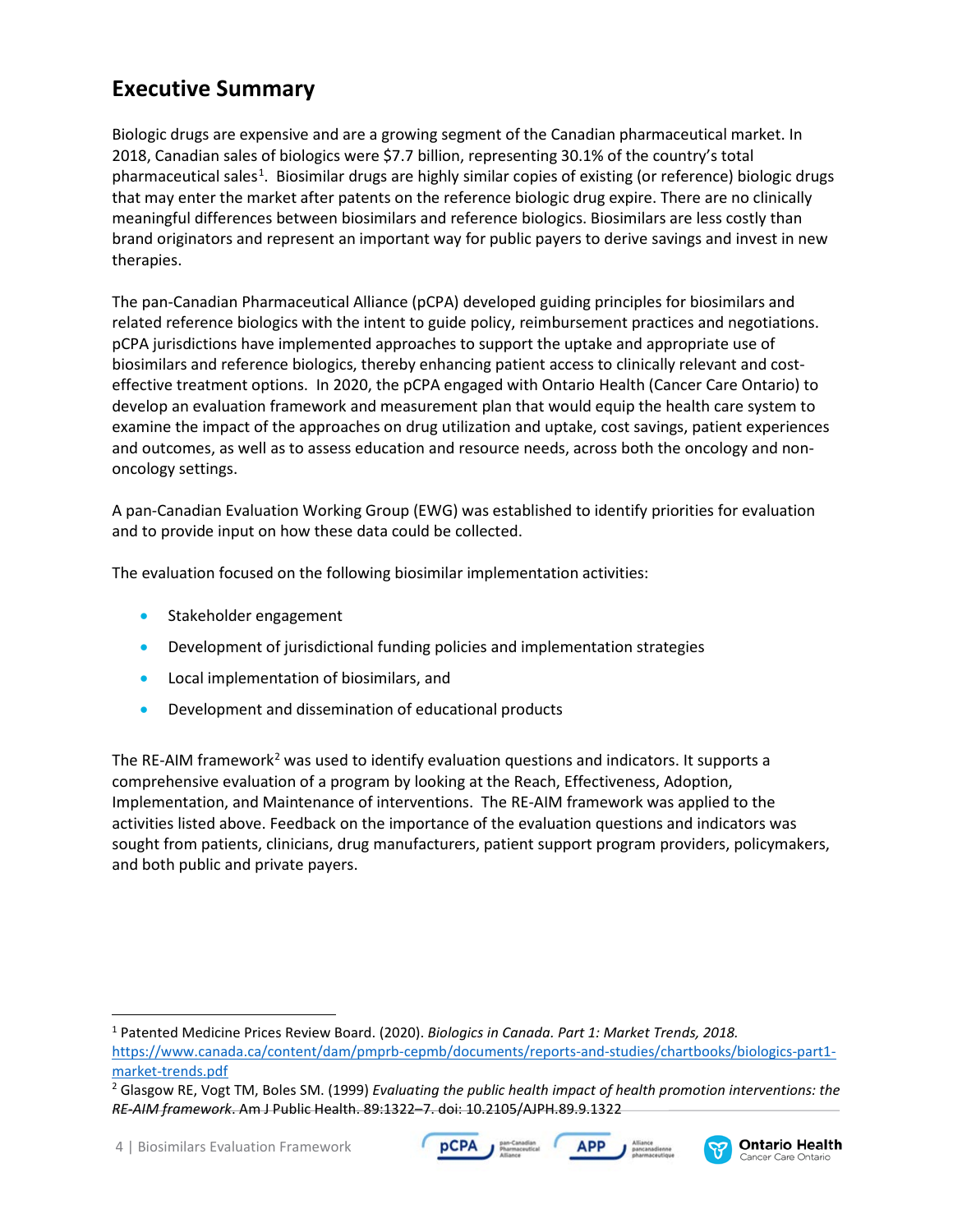The indicators deemed highest priority were:

- System sustainability and affordability
	- o Biosimilar utilization
	- o Cost savings
	- o Distribution of market share
	- o Use and impact of exception policies to remain on or switch back to the reference biologic
	- o Time to drug funding availability
- Patient experience
	- o Change in patient travel distance to treatment site
	- o Change in patient out-of-pocket expenses
	- o Patient knowledge on biosimilars
	- o Available educational supports for patients
- Patient outcomes
	- o Number of physician visits, hospitalizations, and emergency department visits compared to historical cohort
	- o Drug discontinuation rates compared to historical cohort
	- o Use of concomitant drugs compared to historical cohort
- Clinician and institution experience
	- o Changes in prescribing patterns
	- o Readiness of existing IT systems to enable data collection and clinical operations with biosimilars
	- o Activities and resources associated with implementing biosimilars
	- o Change in workload related to switching patients to a biosimilar
	- o Clinician knowledge on biosimilars
	- o Access to educational materials on biosimilars
- Stakeholder engagement
	- o Stakeholders involved in the development of funding policies

**pCPA** 

- o Timeliness and frequency of engagement
- o Methods used for stakeholder engagement
- o Stakeholder perceptions of the engagement process





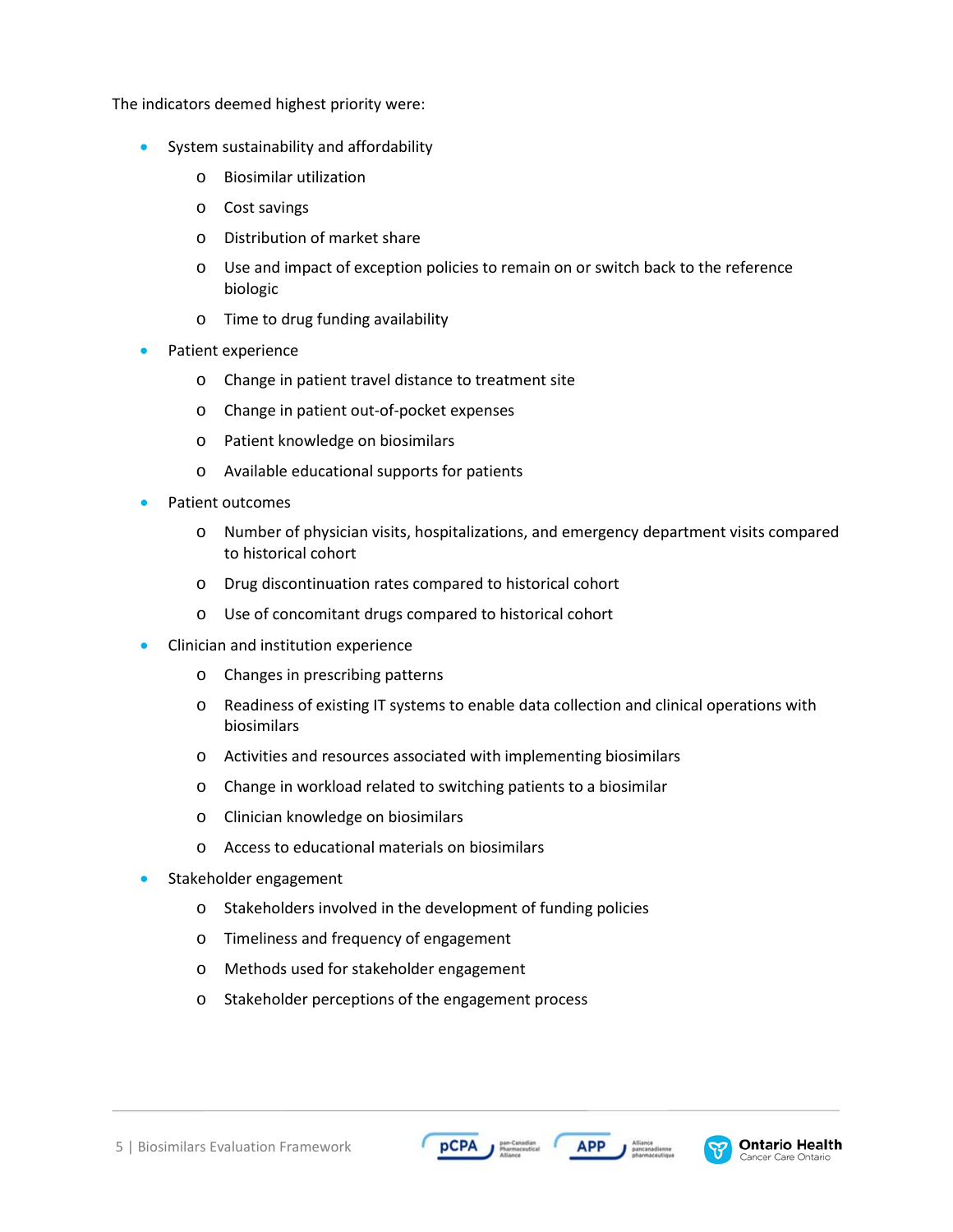Stakeholders also expressed interest in:

- Real world evidence studies on patient outcomes
- International experience with biosimilar implementation policies on switching, interchangeability, extrapolation, and market share strategies
- Evidence-based educational materials for patients and clinicians specific to a disease
- Enablers and barriers to biosimilar implementation (e.g., resources, time, processes, information systems).

In addition to the above, a comprehensive set of additional evaluation questions and indicators was identified to support the measurement and monitoring of different aspects of biosimilar implementation activities. These indicators can be used to support a more comprehensive evaluation, as required, based on the needs of program planners and evaluators.



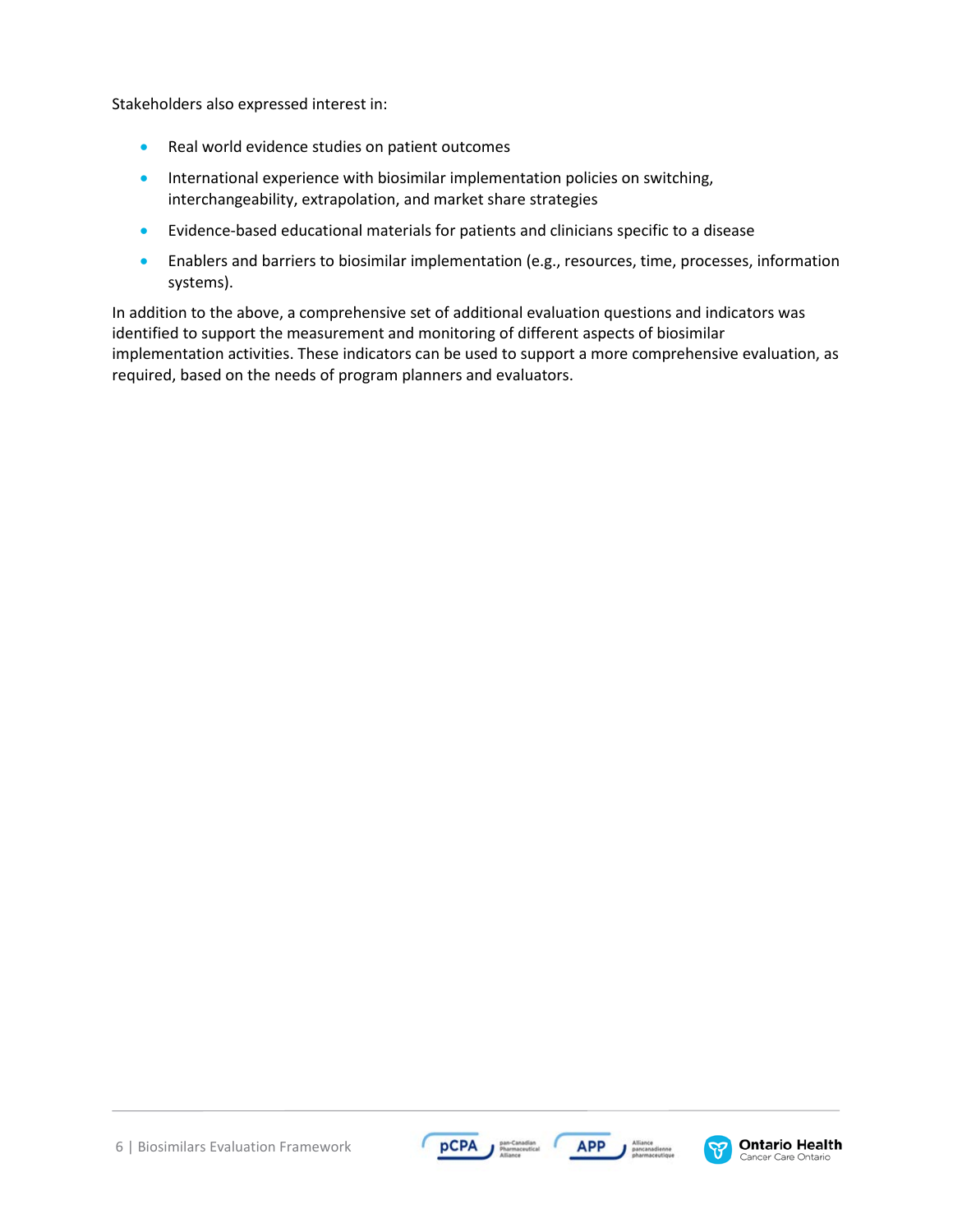## **Abbreviations and Common Terms**

**Biologic drug (or biologic**) – A medicine derived from living organisms or from their cells, often made using biotechnology. Biologics are used to treat diseases and medical conditions including anemia, diabetes, inflammatory bowel disease, psoriasis, rheumatoid arthritis, hormone deficiency, and some forms of cancer. These medicines are generally larger and more complex than chemically produced pharmaceuticals.[3](#page-6-0)

**Biosimilar** – is a drug demonstrated to be highly similar to a biologic drug that was already authorized for sale (known as the reference biologic drug). Biosimilars are approved based on a thorough comparison to a reference drug and may enter the market after the expiry of reference drug patents and data protection.

**CADTH** – Canadian Agency for Drugs and Technologies in Health

**Clinician** – A healthcare professional such as physician, pharmacist or nurse.

**EWG** – Evaluation Working Group

**Indicators** – Measurable information used to determine if a program is implementing their program as expected and achieving their outcomes.<sup>[4](#page-6-1)</sup> Indicators may be classified as quantitative (output indicators) or qualitative (outcome or performance indicators).<sup>[5](#page-6-2)</sup>

**Interchangeability** – Products that are so alike that the drug is expected to have the same clinical result as the reference drug in any given patient. Decisions about interchangeability are made by provinces and territories.

**Jurisdiction** – Refers to pCPA member jurisdiction; include public drug plan participation from: British Columbia, Alberta, Saskatchewan, Manitoba, Ontario, Québec, New Brunswick, Nova Scotia, Prince Edward Island, Newfoundland & Labrador, Yukon Territory, Northwest Territories, Nunavut, and Federal Drug Plans.

**pCPA** – pan-Canadian Pharmaceutical Alliance

**RE-AIM Framework** – A published framework to improve the sustainable adoption and implementation of effective, generalizable, evidence-based interventions. The five steps to translate research into action are: Reach, Effectiveness, Adoption, Implementation, and Maintenance.





<span id="page-6-0"></span> <sup>3</sup> Government of Canada. (2019). *Biologic drugs and their uses.* [https://www.canada.ca/en/health](https://www.canada.ca/en/health-canada/services/drugs-health-products/biologics-radiopharmaceuticals-genetic-therapies/applications-submissions/guidance-documents/fact-sheet-biosimilars.html)[canada/services/drugs-health-products/biologics-radiopharmaceuticals-genetic-therapies/applications](https://www.canada.ca/en/health-canada/services/drugs-health-products/biologics-radiopharmaceuticals-genetic-therapies/applications-submissions/guidance-documents/fact-sheet-biosimilars.html)[submissions/guidance-documents/fact-sheet-biosimilars.html](https://www.canada.ca/en/health-canada/services/drugs-health-products/biologics-radiopharmaceuticals-genetic-therapies/applications-submissions/guidance-documents/fact-sheet-biosimilars.html)

<span id="page-6-1"></span><sup>4</sup> Centers for Disease Control and Prevention – Program Performance and Evaluation Office. (2016). *Indicators*. <https://www.cdc.gov/eval/indicators/index.htm>

<span id="page-6-2"></span><sup>5</sup> M&E studies. (n.d.). *What are Indicators and Types of Indicators?* [http://www.mnestudies.com/monitoring/what](http://www.mnestudies.com/monitoring/what-indicators-and-types-indicators)[indicators-and-types-indicators](http://www.mnestudies.com/monitoring/what-indicators-and-types-indicators)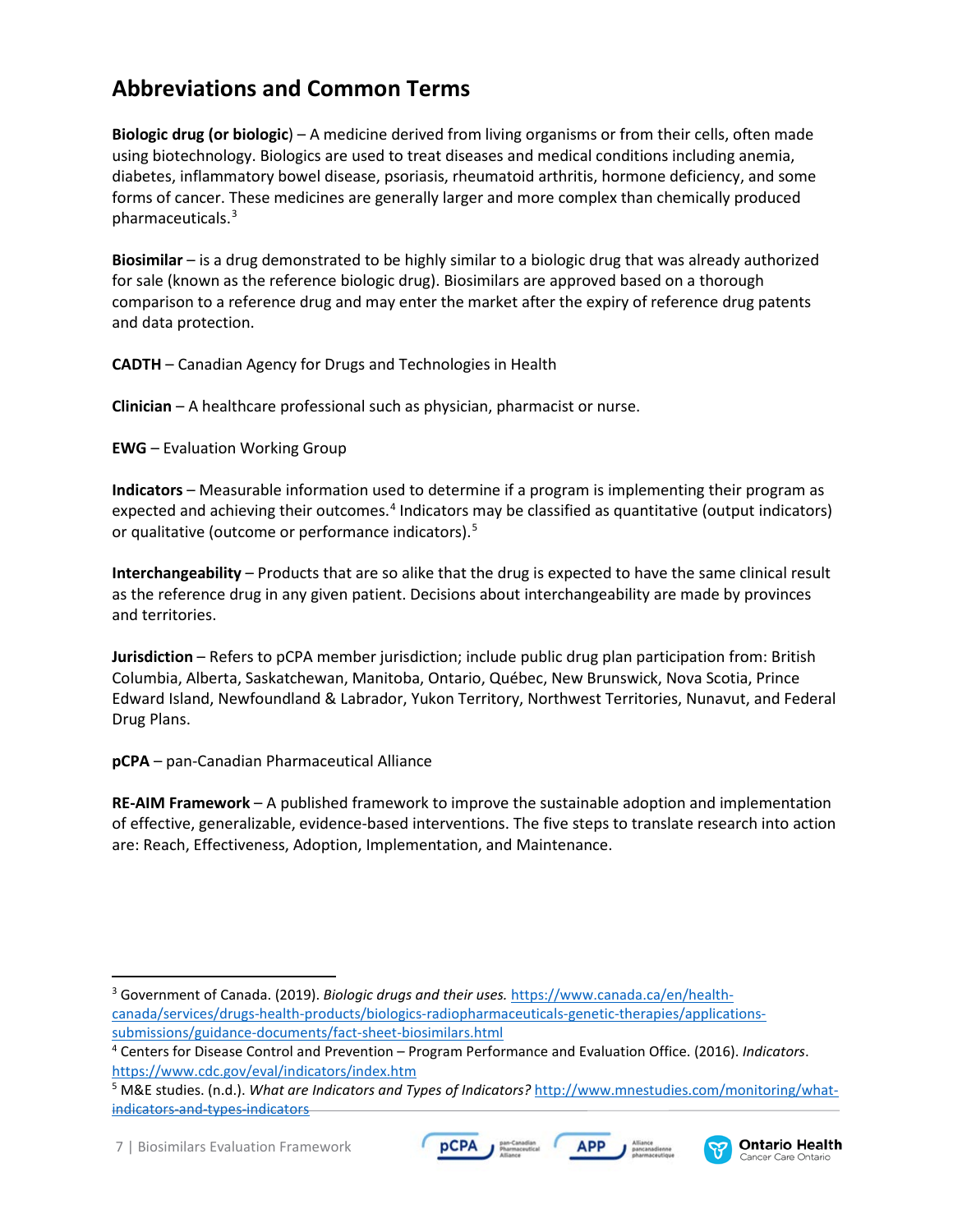**Reference Biologic** – The product to which a biosimilar is compared. It is the single source of the drug that was approved for sale in Canada, and for which there is a body of evidence regarding its safety and efficacy. A reference biologic may also be called originator biologic or innovator biologic.

**Switching** – Refers to a change from a reference biologic drug to a biosimilar (or vice-versa), or a change from a biosimilar to another biosimilar.

8 | Biosimilars Evaluation Framework





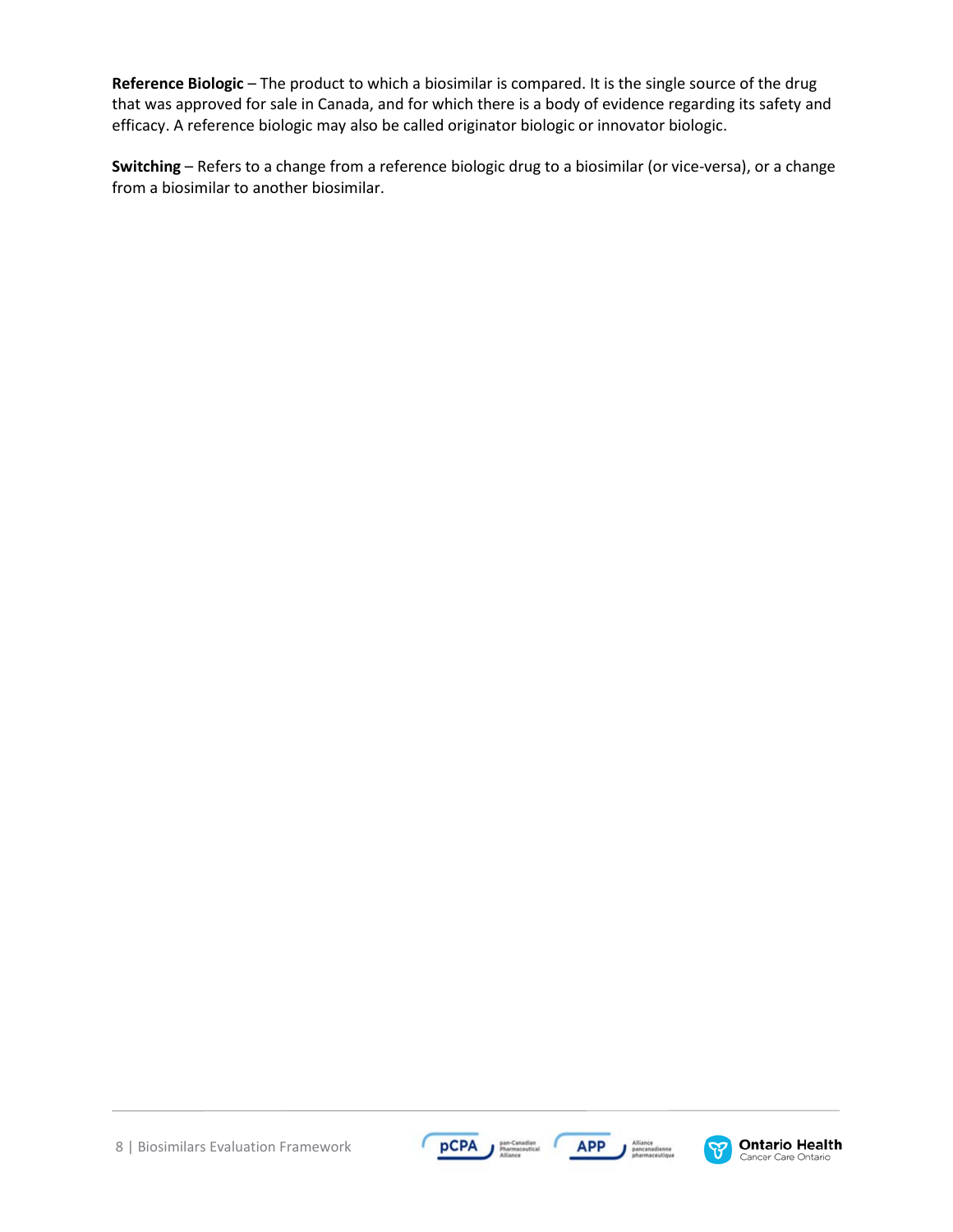## **Background**

Biologic drugs are expensive and are a growing segment of the Canadian pharmaceutical market. In 2018, Canadian sales of biologics were \$7.7 billion, representing 30.1% of the country's total pharmaceutical sales.<sup>[6](#page-8-1)</sup> Biosimilar drugs are highly similar copies of existing (or reference) biologic drugs that may enter the market after patents on the reference biologic drug expire. There are no clinically meaningful differences between biosimilars and reference biologics. Biosimilars are less costly than brand originators and represent an important way for public payers to derive savings and invest in new therapies.

The pCPA endorses a clear and consistent national approach that encourages appropriate use of biologics aligned with the pCPA mandate to enhance patient access to clinically relevant and costeffective drug treatment options. Through in-depth consultations with the pharmaceutical industry, the pCPA developed guiding principles for biosimilars and related reference biologics with the intent to guide policy, reimbursement practices and negotiations.

- **2016** pCPA issued the [First Principles for Subsequent Entry Biologics \(SEBs\)](https://www.pcpacanada.ca/sites/default/files/SEB%20First%20Principles%2020160401.pdf) to guide negotiations and inform expectations for biologics and biosimilars.
- **2018** [Biologics Policy Directions & pCPA Negotiations](https://www.pcpacanada.ca/sites/default/files/aoda/Biologics_Policy_Directions_&_pCPA_Negotiations_EN_FINAL-s.pdf) was created to further guide and define the process on how biologic and biosimilar products will be negotiated and considered for reimbursement by Canada's public drug plans.
- **2019** pCPA created the [Review Process & pCPA Negotiations Update](http://www.canadaspremiers.ca/wp-content/uploads/2019/09/Biosimilars-Review_Process_and_pCPA_Negotiations_Update.pdf) which outlines the pCPA's negotiation process for biosimilars in response to Health Technology Assessment (HTA) review changes.

pCPA partnered with Cancer Care Ontario (CCO) on a joint oncology biosimilars initiative that recognized the unique considerations in the implementation of oncology biosimilars. The arrival of therapeutic oncology biosimilars in Canada, which began in 2019, offered the potential to bring significant savings to provincial, territorial and federal public drug plans.

The adoption of biosimilars into the oncology setting required multiple considerations to ensure maximal uptake and optimal pricing while maintaining high quality care and patient outcomes. Recognizing these unique considerations, the pCPA and CCO partnered to implement the [pan-Canadian](https://www.cancercareontario.ca/en/programs/provincial-drug-reimbursement/oncology-biosimilars-initiative)  [Oncology Biosimilars Initiative](https://www.cancercareontario.ca/en/programs/provincial-drug-reimbursement/oncology-biosimilars-initiative) (pCOBI). The pCOBI was a cancer-specific strategy that aimed to drive the use and acceptance of oncology biosimilars while considering the different environments in which biologics are used to treat cancer.

On November 16, 2018, the pCPA and CCO co-hosted the pan-Canadian Oncology Biosimilars Summit, bringing together patients, patient advocates, clinicians, agencies and other stakeholders from across the country to discuss the use of oncology biosimilars in Canada. The feedback from the participants informed the development of an action plan, which addressed six priority areas: education, clinical operations, clinical guidance, reimbursement, evaluation and reinvestment.

<span id="page-8-0"></span>Pan-Canadian working groups were established for two major priority areas, education and clinical operations. The working groups included clinicians, health administrators and patient representatives

**pCPA** 





<span id="page-8-1"></span> <sup>6</sup> Patented Medicine Prices Review Board. (2020). *Biologics in Canada. Part 1: Market Trends, 2018.* [https://www.canada.ca/content/dam/pmprb-cepmb/documents/reports-and-studies/chartbooks/biologics-part1](https://www.canada.ca/content/dam/pmprb-cepmb/documents/reports-and-studies/chartbooks/biologics-part1-market-trends.pdf) [market-trends.pdf](https://www.canada.ca/content/dam/pmprb-cepmb/documents/reports-and-studies/chartbooks/biologics-part1-market-trends.pdf)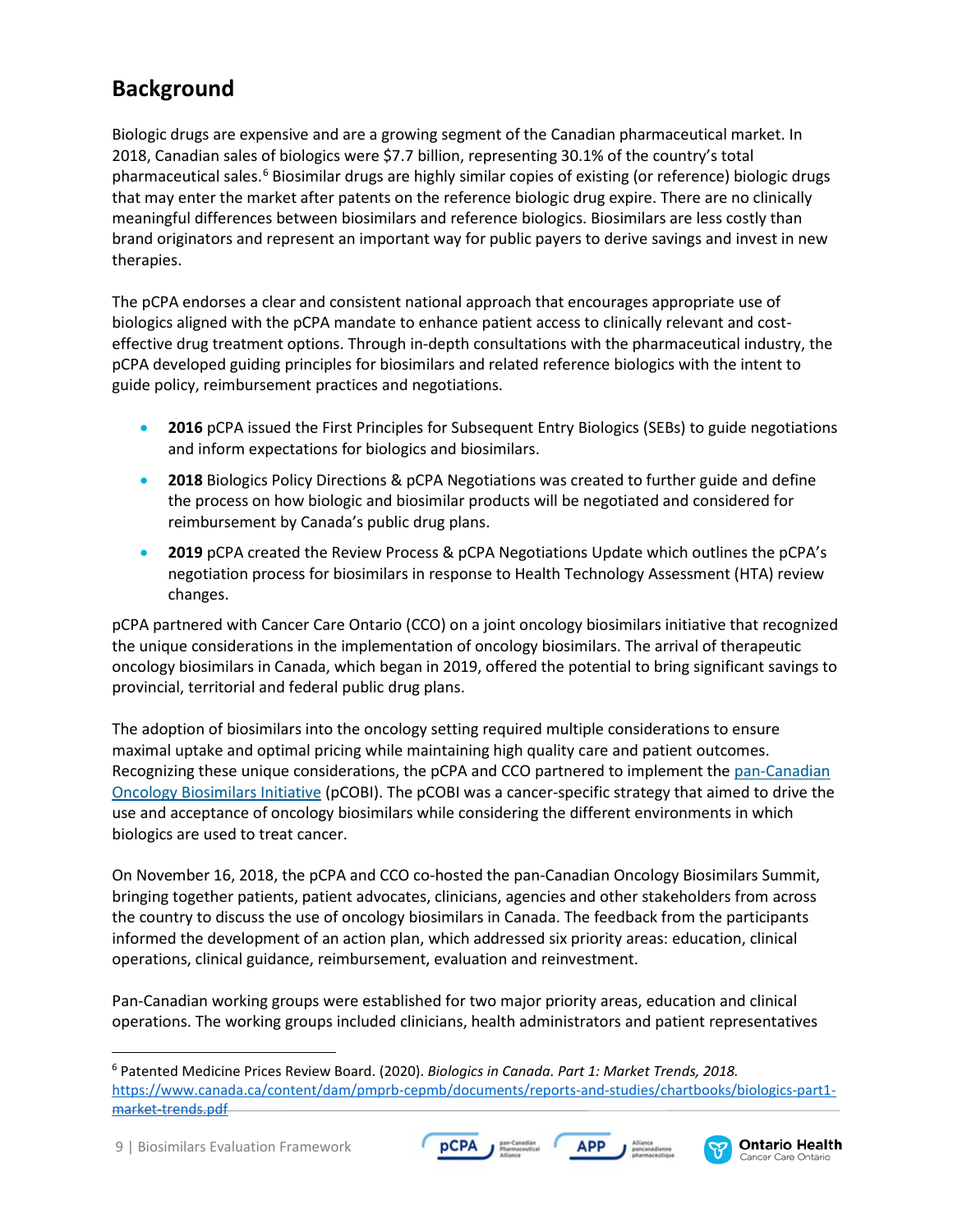from across Canada. The Education Working Group guided the development of comprehensive educational resources for both patients and clinicians. The Clinical Operations Working Group developed a position statement to assist hospitals and cancer centers appropriately prepare for the implementation of oncology biosimilars. The resources developed by both working groups are accessible on the [pCOBI webpage.](https://www.cancercareontario.ca/en/programs/provincial-drug-reimbursement/oncology-biosimilars-initiative)

The other four priority areas, clinical guidance, reimbursement, evaluation and reinvestment, are being addressed by jurisdictions as they gain more experience treating patients with oncology biosimilars. The pCOBI's work has paved the way for an emerging oncology biosimilar market in Canada by preparing patients, clinicians and hospitals for biosimilar implementation, and supporting pCPA's overall biosimilar strategy. The savings achieved through the implementation of therapeutic oncology biosimilars in Canada will support cancer system sustainability and enhance access to innovative treatments for patients.

pCPA engaged with the Canadian Agency for Drugs and Technologies in Health (CADTH) in November 2019, to conduct an extensive stakeholder consultation and engagement exercise on the subject of implementation and expanded use of biosimilars in Canada across all relevant diseases. This consultation process provided an opportunity to understand how stakeholders including clinicians, patient group leaders, private payers, group purchasing organizations, and industry representatives view the opportunity presented by biosimilars. It also allowed stakeholders to provide jurisdictions with input as they consider policy options to ensure a competitive and sustainable market for both biosimilar and innovator drugs, encourage appropriate use of biosimilar treatments, and reduce the overall cost burden to enable savings to be redirected into the healthcare system. The final report, National Consultation on the Use and Implementation of Biosimilars<sup>[7](#page-9-0)</sup>, was released in February 2020 which summarizes the key themes and feedback pCPA received from its stakeholder consultation.

## **Purpose of the Evaluation Framework**

A variety of approaches (e.g., stakeholder engagement, educational resources, funding policies, practice changes) have been implemented to support the appropriate use of biosimilars and related reference biologics, and enhance patient access to clinically relevant and cost-effective treatment options. This evaluation framework and measurement plan was developed to examine drug utilization and uptake, cost savings, patient experiences and outcomes, as well as assess education and resource needs, across both the oncology and non-oncology settings.

A pan-Canadian Evaluation Working Group (EWG) was established to identify priorities for evaluation and provide input on how these data could be collected. Members were selected through a nomination process through CADTH's Pharmaceutical Advisory Committee, Provincial Advisory Group, and Formulary Working Group, as well as the pCPA Biologics and Biosimilars Working Group. Representation included clinicians, health economists, policy advisors, and drug formulary managers.





<span id="page-9-0"></span> <sup>7</sup> CADTH. (2020). *National Consultation on the Use and Implementation of Biosimilars – Online Consultation Summary Report.*

[https://static1.squarespace.com/static/5da618511347f511977ea918/t/5e384f9d0c38b93e14772756/1580748701](https://static1.squarespace.com/static/5da618511347f511977ea918/t/5e384f9d0c38b93e14772756/1580748701993/biosimilar-online-consultation-summary-report-final-jan30.pdf) [993/biosimilar-online-consultation-summary-report-final-jan30.pdf](https://static1.squarespace.com/static/5da618511347f511977ea918/t/5e384f9d0c38b93e14772756/1580748701993/biosimilar-online-consultation-summary-report-final-jan30.pdf)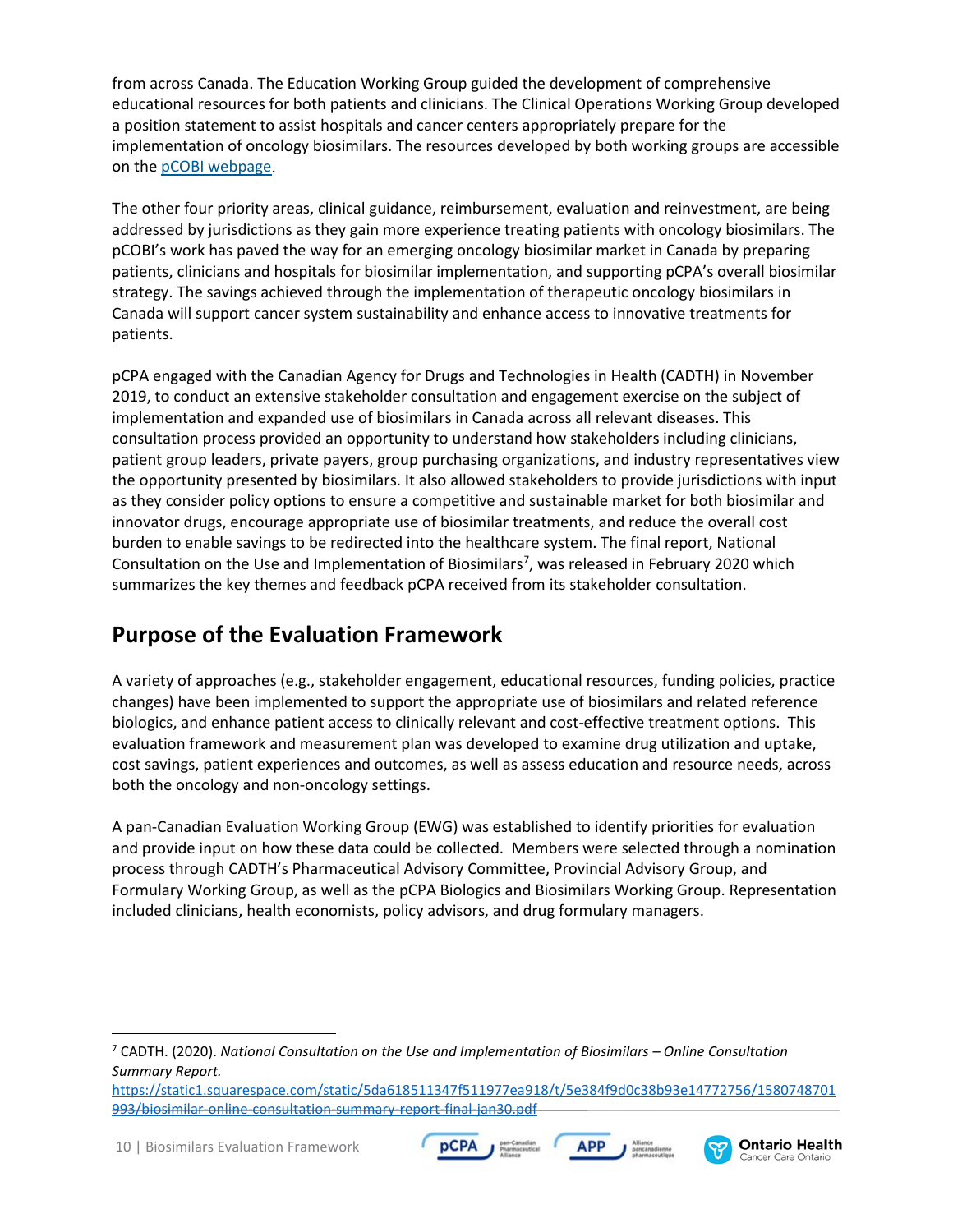## **Methods**

The scope of the evaluation framework included biosimilar implementation activities conducted across the country related to:

- Stakeholder engagement
- Development of jurisdictional funding policies and implementation strategies
- Local implementation of biosimilars, and
- Development and dissemination of educational products

The RE-AIM framework<sup>[8](#page-10-0)</sup> was used to identify evaluation questions and indicators. It supports a comprehensive evaluation of a program by looking at the Reach, Effectiveness, Adoption, Implementation, and Maintenance of interventions. The RE-AIM framework was applied to the activities listed above.

Feedback on the importance of the evaluation questions and indicators was sought from patients, clinicians, drug manufacturers, patient support program providers, policymakers, and both public and private payers. Organizations were invited to participate in one of nine focus group sessions. Invited organizations were identified based on prior engagement in pan-Canadian biosimilar implementation activities, and through additional recommendations from the EWG. Invitations were extended to 26 patient organizations, 13 clinician groups, 4 pharmaceutical industry groups, 3 patient support program providers with private infusion clinics, 1 organization representing private payers, and the pCPA Biologics and Biosimilars Working Group. Focus group participants were asked whether the evaluation questions and indicators captured the priorities of their communities with respect to the implementation of biosimilar drugs. They were also asked to comment on the feasibility of data collection and analysis.

A survey was distributed to participants after their focus group session to supplement information gathered during the session. The survey enabled participants to provide additional comments on the indicators, suggest new indicators, and include viewpoints from colleagues who did not participate in the focus group sessions. All feedback, including focus group discussions and survey responses, was synthesized and thematically analyzed to inform the final list of indicators and evaluation questions.

## **Results**

An indicator was selected as a priority if it was identified as "very important" to multiple stakeholder groups in the focus group sessions and survey responses. Feasibility of data collection and reporting was also considered.

The indicators deemed highest priority were related to:

- System sustainability and affordability
	- o Biosimilar utilization





<span id="page-10-0"></span> <sup>8</sup> Glasgow RE, Vogt TM, Boles SM. (1999) *Evaluating the public health impact of health promotion interventions: the RE-AIM framework*. Am J Public Health. 89:1322–7. doi: 10.2105/AJPH.89.9.1322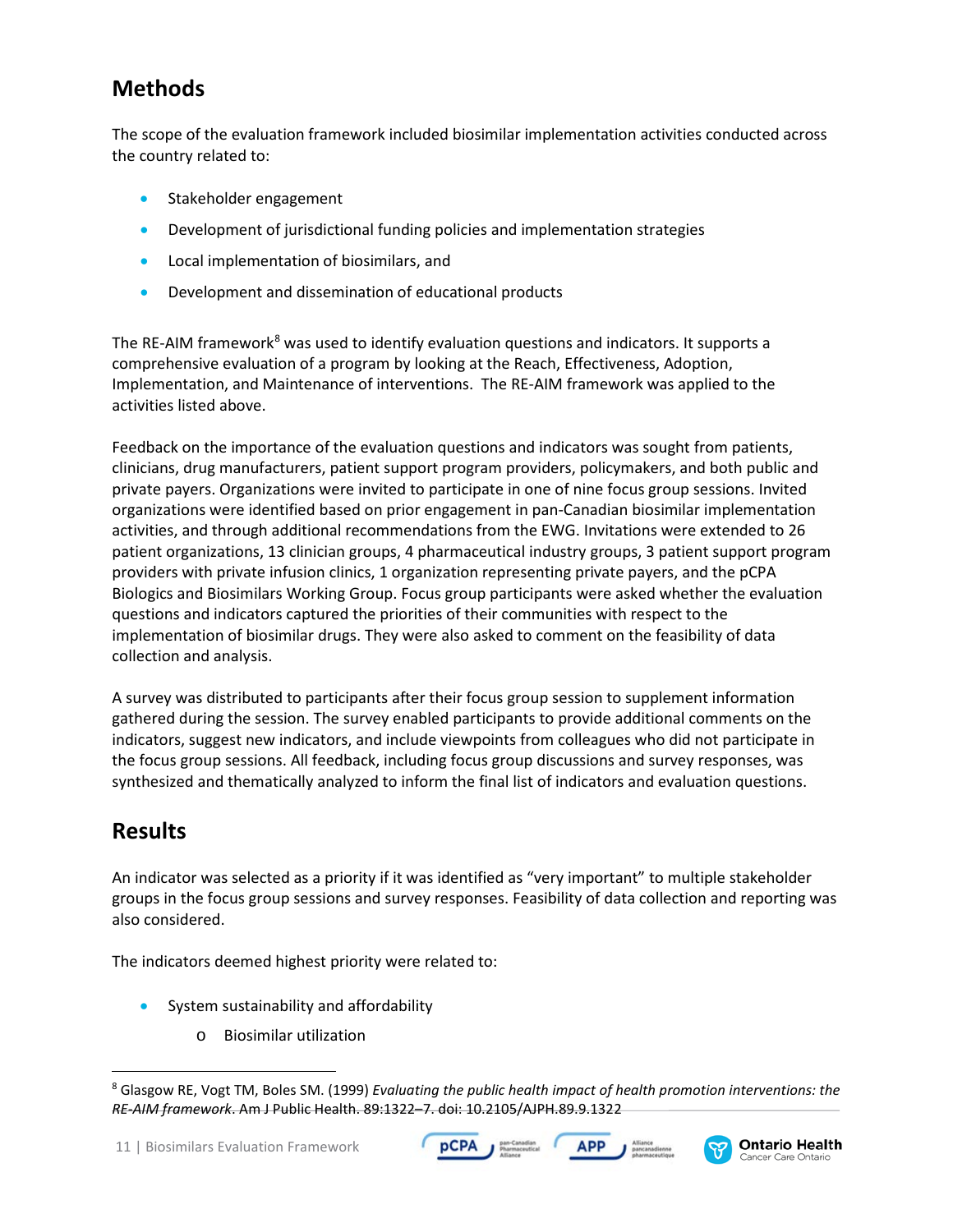- o Cost savings
- o Distribution of market share
- o Use and impact of exception policies to remain on or switch back to the reference biologic
- o Time to drug funding availability
- Patient experience
	- o Change in patient travel distance to treatment site
	- o Change in patient out-of-pocket expenses
	- o Patient knowledge on biosimilars
	- o Available educational supports for patients
- Patient outcomes
	- o Number of physician visits, hospitalizations, and emergency department visits compared to historical cohort
	- o Drug discontinuation rates compared to historical cohort
	- o Use of concomitant drugs compared to historical cohort
- Clinician and institution experience
	- o Changes in prescribing patterns
	- o Readiness of existing IT systems to enable data collection and clinical operations with biosimilars
	- o Activities and resources associated with implementing biosimilars
	- o Change in workload related to switching patients to a biosimilar
	- o Clinician knowledge on biosimilars
	- o Access to educational materials on biosimilars
- Stakeholder engagement
	- o Stakeholders involved in the development of funding policies
	- o Timeliness and frequency of engagement
	- o Methods used for stakeholder engagement
	- o Stakeholder perceptions of the engagement process

Indicators may be stratified by disease, jurisdiction or other attributes to provide more detailed data.